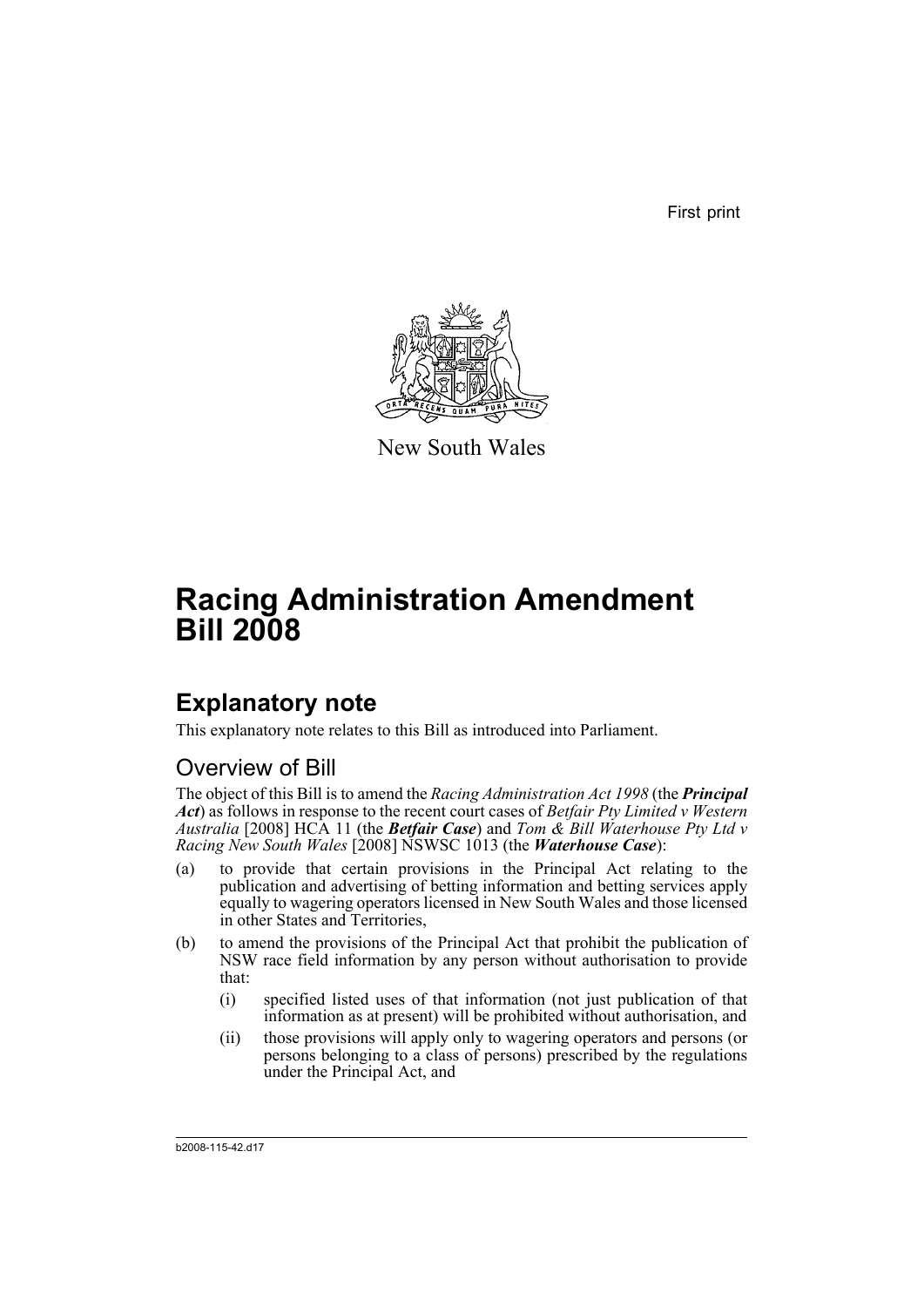Explanatory note

(iii) those provisions extend to using information about an individual horse or greyhound in a race (or scratched from a race),

(c) to make other miscellaneous amendments.

The Bill also makes consequential amendments to the *Racing Administration Regulation 2005* (the *Principal Regulation*).

## Outline of provisions

**Clause 1** sets out the name (also called the short title) of the proposed Act.

**Clause 2** provides for the commencement of the proposed Act on the date of assent to the proposed Act.

**Clause 3** is a formal provision that gives effect to the amendments to the *Racing Administration Act 1998* set out in Schedule 1.

**Clause 4** is a formal provision that gives effect to the amendments to the *Racing Administration Regulation 2005* set out in Schedule 2.

**Clause 5** provides for the repeal of the proposed Act after the proposed Act commences. Once the amendments contained in the proposed Act have commenced the proposed Act will be spent and section 30 of the *Interpretation Act 1987* provides that the repeal of an amending Act does not affect the amendments made by that Act.

### **Schedule 1 Amendment of Racing Administration Act 1998**

### **Amendments in response to the Betfair Case**

On 27 March 2008, the High Court handed down its decision in the Betfair Case and held that certain laws of Western Australia were invalid as they were contrary to section 92 of the *Commonwealth Constitution*. Section 92 requires trade, commerce and intercourse among the States to be absolutely free. The effect of the decision is that State laws must not operate to discriminate against wagering operators (bookmakers and operators of totalizators and betting exchanges) who are licensed in other States or Territories of Australia in order to protect wagering operators licensed in this State. The following amendments are proposed in response to that court decision. In summary, the Principal Act is to be amended so that certain provisions relating to the publication of betting information and advertising of betting information and betting services apply equally to wagering operators licensed in New South Wales and those licensed in other States and Territories.

**Schedule 1 [1]** inserts a number of new definitions into section 27 of the Principal Act for the purposes of Part 4 of that Act (Betting information and advertising). Among the new definitions is *licensed wagering operator* which is defined to mean a wagering operator that holds a licence or authority (however described) under the legislation of this or any other State or Territory to carry out its wagering operations (whether in that State or Territory or elsewhere).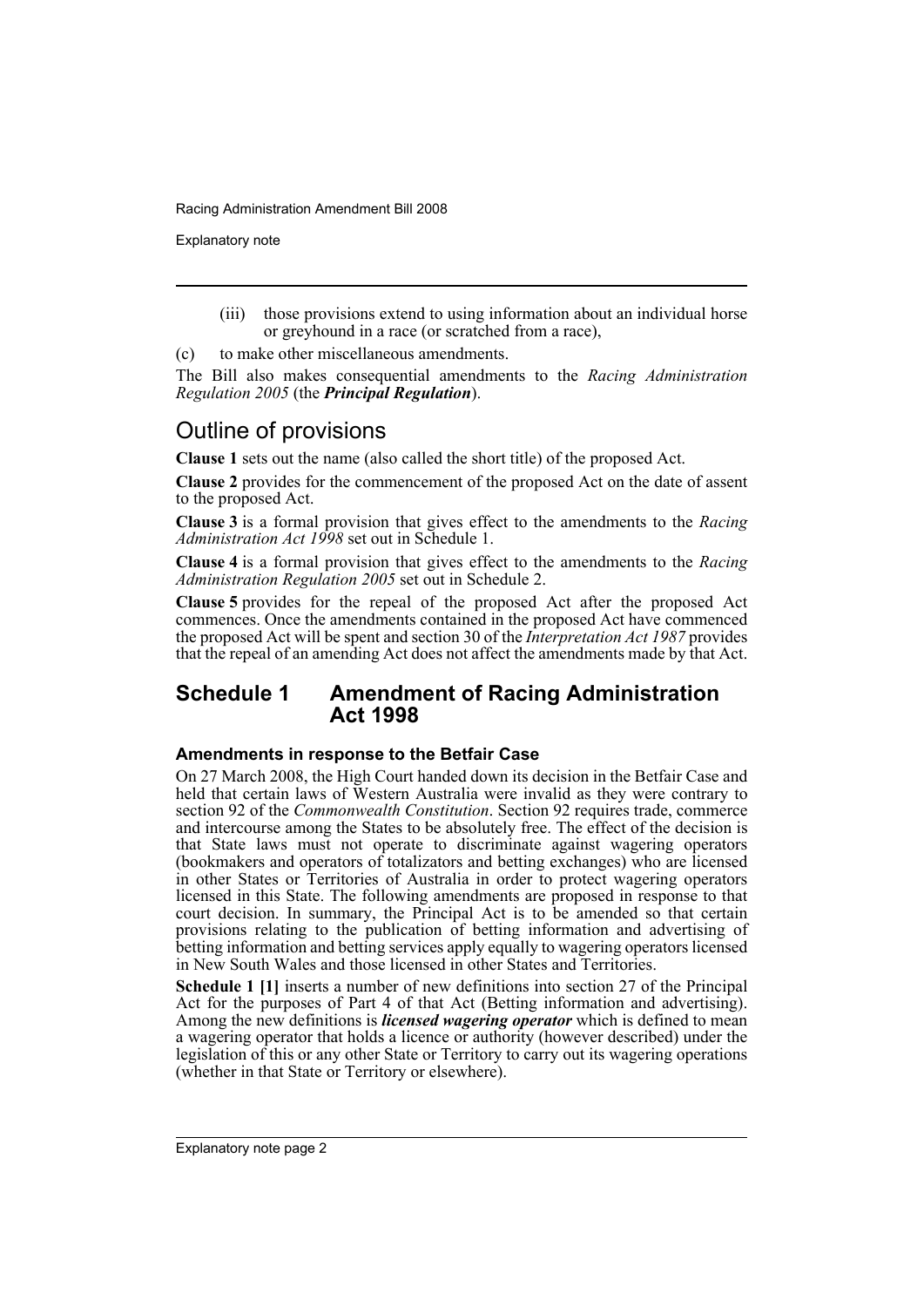Explanatory note

Section 29 (1) of the Principal Act makes it an offence to publish any betting information (as defined in section 27). Section 29 (2) contains certain limited exclusions from the offence. **Schedule 1 [5]** substitutes section 29 (2) and provides instead that the offence in section 29 (1) does not operate to prohibit the publication of:

- (a) betting information relating to a licensed wagering operator, or
- (b) betting information (of the kind prescribed by the regulations) relating to a wagering operator (other than a licensed wagering operator) prescribed by the regulations.

Section 30 (1) of the Principal Act makes it an offence to publish certain advertisements relating to betting information or betting services. Section 30 (2) contains certain limited exclusions from the offence. **Schedule 1 [6]** substitutes section 30 (2) and provides instead that the offence in section 30 (1) does not operate to prohibit the publication of an advertisement relating to a licensed wagering operator. However, it is made clear that section 30 does not limit the operation of any regulations relating to responsible practices in the conduct of betting, including regulations restricting or prohibiting the conduct of promotions or other activities (including advertising).

**Schedule 1 [4]** and **[7]–[9]** make consequential amendments.

### **Amendments in response to the Waterhouse Case**

Currently, section 33 of the Principal Act makes it an offence for any person to publish, whether in New South Wales or elsewhere, a NSW race field unless the person:

- (a) is authorised to do so by a race field publication approval and complies with the conditions (if any) to which the approval is subject, or
- (b) is authorised to do so by or under the regulations under the Principal Act.

On 29 September 2008, the Supreme Court held in the Waterhouse Case (among other things) that:

- (a) "publish" in section 33 means publish to the world at large (not one-on-one communication, such as when placing a bet with a bookmaker), and
- (b) a "NSW race field" in that section means the complete list of all greyhounds or horses in a race (or all scratchings).

The effect of the decision was that a bookmaker who accepted a bet on a horse or greyhound in a NSW race (without doing anything further such as putting up the list of horses or greyhounds racing) would not be required to obtain authorisation under section 33.

The following amendments are made in response to that decision. In summary, the Principal Act is to be amended so that:

(a) section 33 is to apply only to wagering operators and persons (or persons belonging to a class of persons) prescribed by the regulations under the Principal Act, and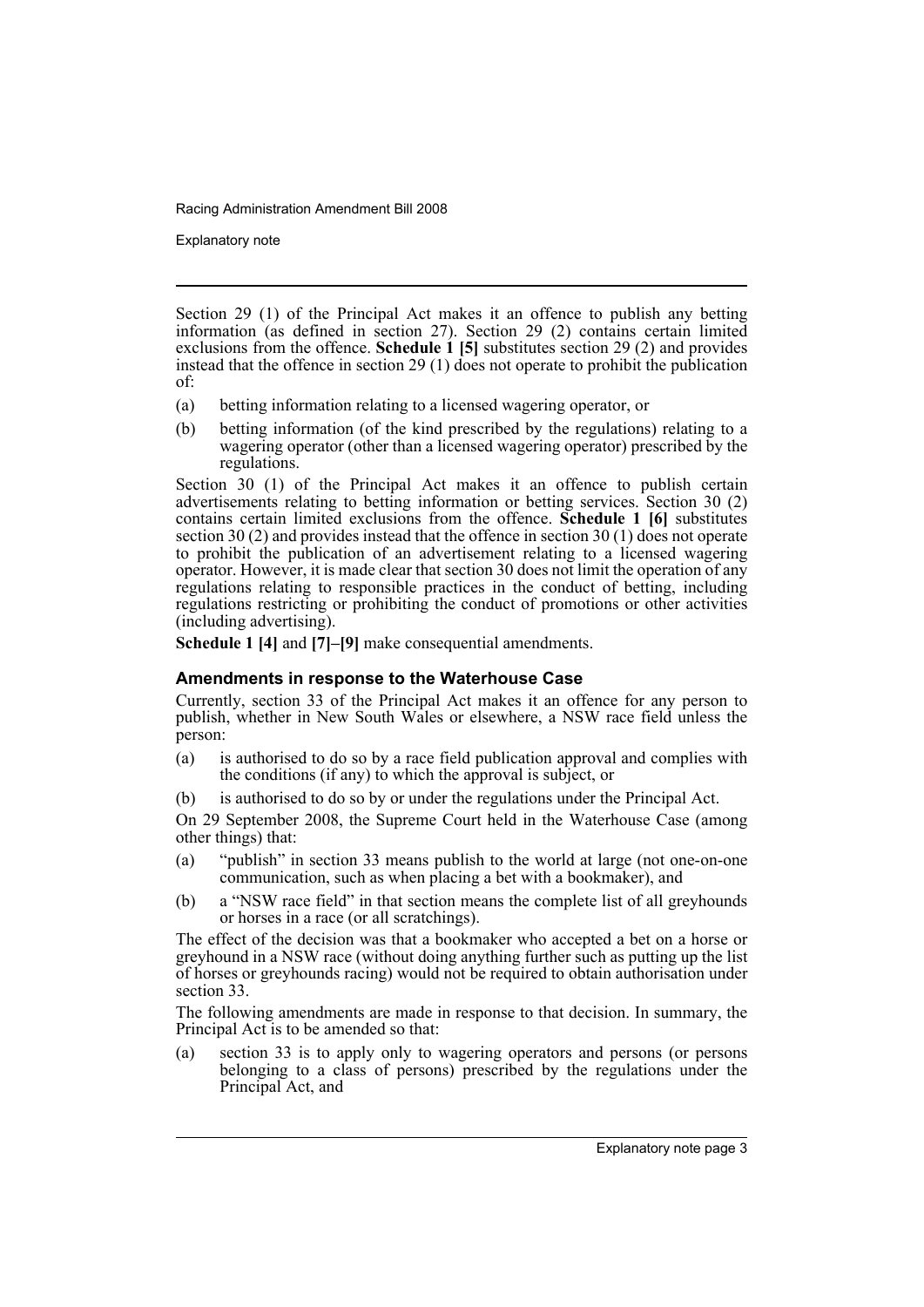Explanatory note

- (b) only specified listed uses will be prohibited by the section, and
- (c) the section is to apply to information about an individual horse or greyhound in a race (or scratched from a race) rather than the whole field (or all the scratchings).

**Schedule 1 [11]** omits section 33 of the Principal Act and replaces it with proposed section 32A and proposed new section 33.

Proposed section 32A provides that in Division 3 of Part 4 of the Principal Act, a person *uses NSW race field information* only if the person, whether in Australia or elsewhere:

- (a) publishes any NSW race field information, or
- (b) communicates any NSW race field information to a person (regardless of whether the person already knew the information), or
- (c) acknowledges or confirms any NSW race field information communicated to the person (including acknowledging or confirming the information by accepting, or facilitating the making of, a bet), or
- (d) makes a written or electronic record (such as a betting ticket, statement of account or notice) that contains or refers to any NSW race field information (regardless of whether the record is communicated to any person), or
- (e) uses any NSW race field information in a manner prescribed by the regulations, or
- (f) causes any of the activities referred to in paragraphs  $(a)$ –(e) to occur.

Proposed new section 33 makes it an offence for a wagering operator or prescribed person to use NSW race field information unless the wagering operator or person:

- (a) is authorised to do so by a race field information use approval and complies with the conditions (if any) to which the approval is subject, or
- (b) is authorised to do so by or under the regulations under the Principal Act.

It will be a defence to a prosecution for the new offence if a wagering operator proves that the use of NSW race field information:

- (a) did not occur in connection with the making or accepting of a bet (or the offer to make or accept a bet), and
- (b) did not occur in the course of the business of the wagering operator.

**Schedule 1 [2]** replaces the definition of *NSW race field* in section 27 of the Principal Act with a definition of *NSW race field information*. The new term is defined to mean information that identifies, or is capable of identifying, the name or number of a horse or greyhound:

(a) as a horse or greyhound that has been nominated for, or otherwise taking part in, an intended race to be held at any race meeting on a licensed racecourse in New South Wales, or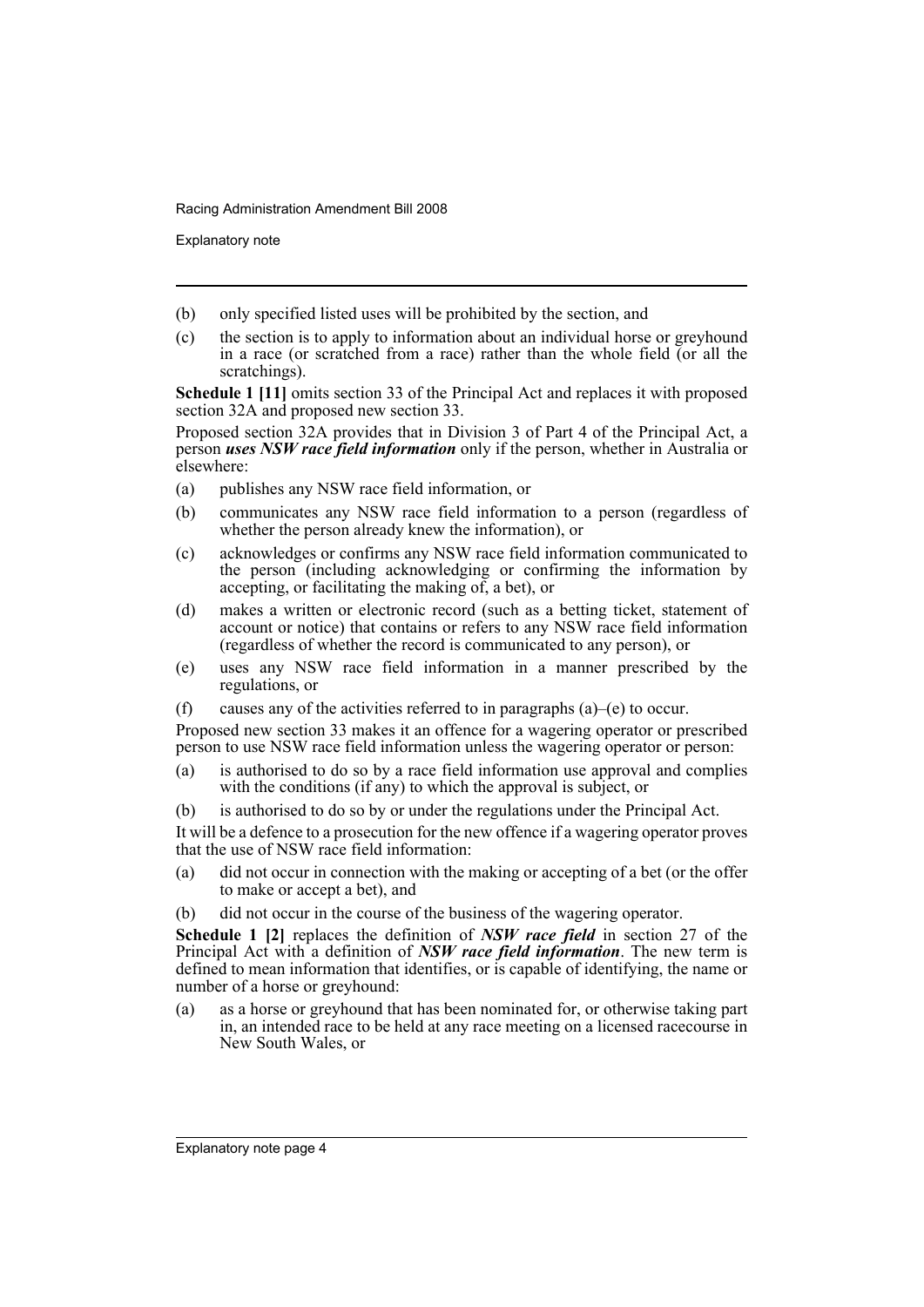Explanatory note

(b) as a horse or greyhound that has been scratched or withdrawn from an intended race to be held at any race meeting on a licensed racecourse in New South Wales.

**Schedule 1 [3], [10] and [12]–[15]** make consequential amendments.

### **Miscellaneous amendments**

**Schedule 1 [16]** amends section 36 of the Principal Act to provide that if a written publication or communication (including on the Internet) of NSW race field information refers to a person as being the person by whom or on whose behalf the publication or communication is made, the person so referred to is, in the absence of proof to the contrary, taken to have published or communicated the information. **Schedule 1 [17] and [18]** make consequential amendments.

**Schedule 1 [19]** inserts proposed section 40 into the Principal Act to provide that in proceedings for an offence under section 33 of the Principal Act, certain certificate evidence (relating to race field information use approvals and NSW race field information) is admissible and is prima facie evidence.

**Schedule 1 [20]** amends Schedule 1 (Savings and transitional provisions) to the Principal Act to enable regulations of a savings or transitional nature consequent on the enactment of the proposed Act to be made.

**Schedule 1 [21]** inserts a Part into Schedule 1 to the Principal Act to provide that a race field publication approval in force immediately before the commencement of the proposed Act is taken, with all necessary modifications, to be a race field information use approval. Such a race field publication approval that authorises a person to publish a NSW race field in respect of a specified race or class of races is taken to authorise the person to use NSW race field information in respect of that race or class of races.

## **Schedule 2 Amendment of Racing Administration Regulation 2005**

**Schedule 2 [1]** amends clause 12 of the Principal Regulation to provide that the controls set out in that clause on publishing gambling-related advertising that currently apply only to licensed bookmakers, apply to all licensed wagering operators.

**Schedule 2 [2]** inserts proposed paragraph (h) into clause 12 (1) of the Principal Regulation to make it an offence for a non-proprietary association or licensed wagering operator (or an employee or agent of a non-proprietary association or licensed wagering operator), to publish any gambling advertising that offers any credit, voucher or reward as an inducement to participate, or to participate frequently, in any gambling activity (including as an inducement to open a betting account). The offence will carry a maximum penalty of 50 penalty units (currently \$5,500). **Schedule 2 [3]** makes a consequential amendment.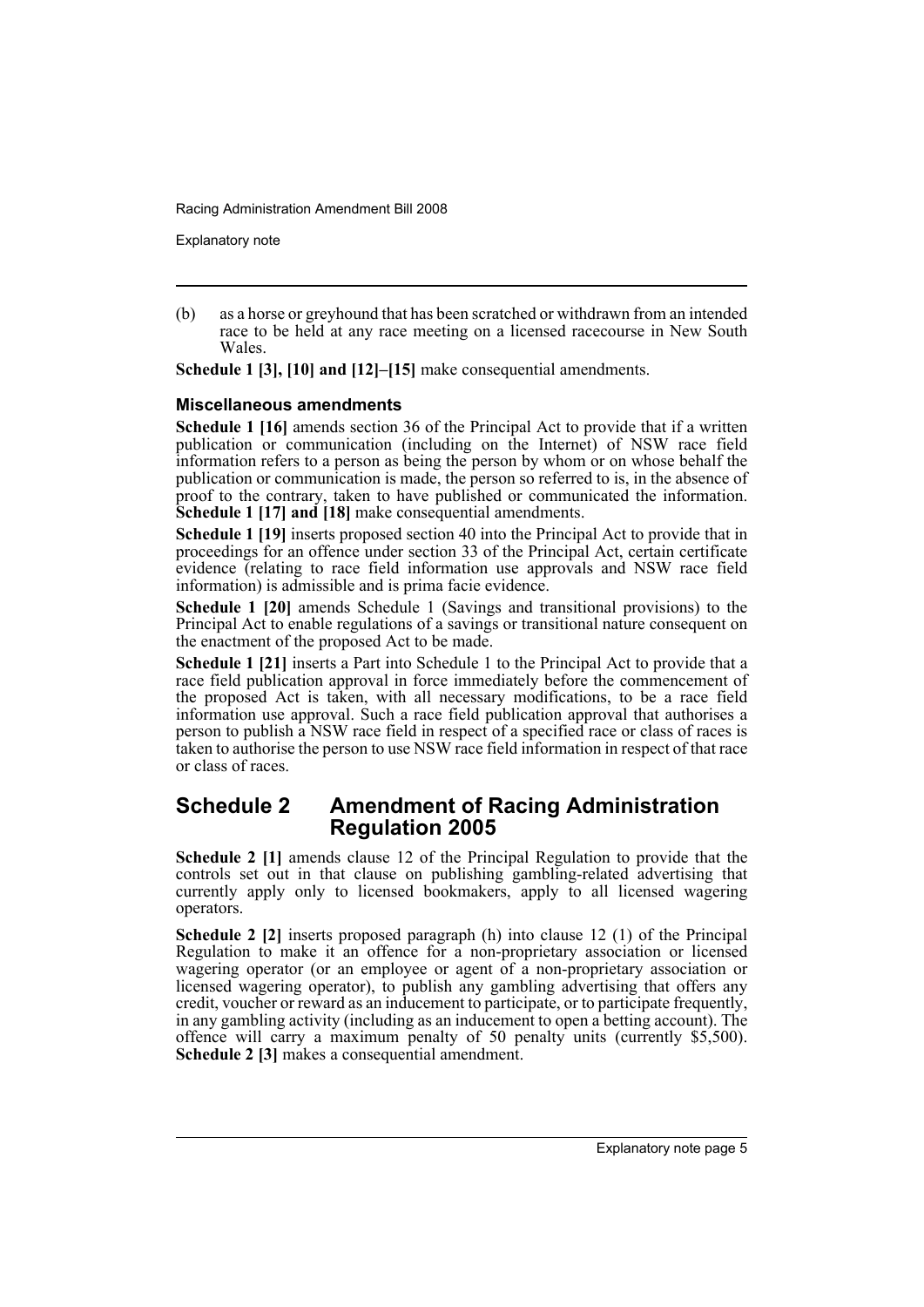Explanatory note

**Schedule 2 [4]–[14]** make amendments to the Principal Regulation consequent on the amendments to the provisions of Division 3 of Part 4 of the Principal Act referred to above.

**Schedule 2 [15]** makes an amendment to the Principal Regulation consequent on the repeal of section 28 of the Principal Act by Schedule 1 [4] (itself a consequential amendment).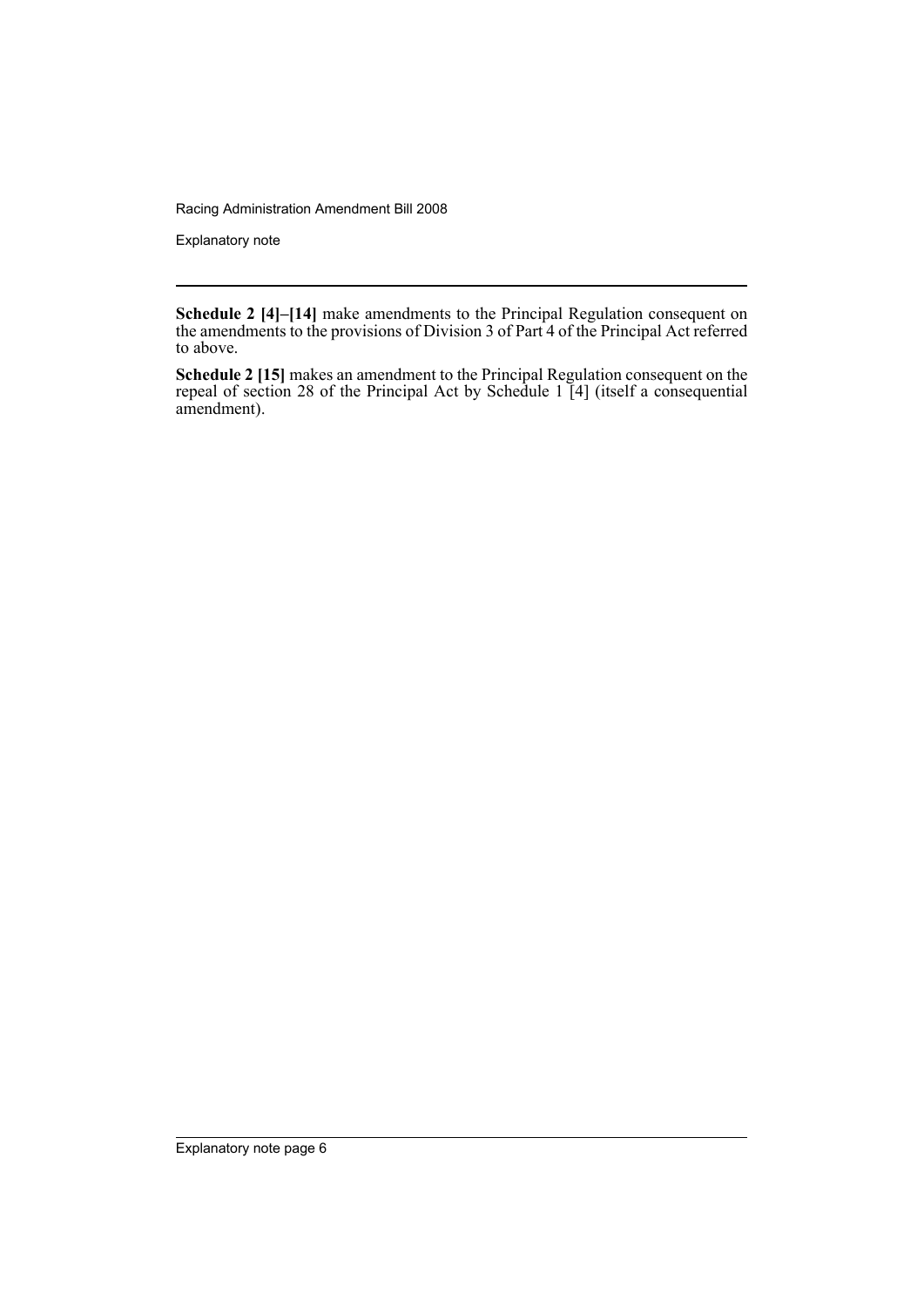First print



New South Wales

# **Racing Administration Amendment Bill 2008**

## **Contents**

|            |                                                    | Page |
|------------|----------------------------------------------------|------|
|            | Name of Act                                        |      |
|            | Commencement                                       |      |
| 3          | Amendment of Racing Administration Act 1998 No 114 | 2    |
| 4          | Amendment of Racing Administration Regulation 2005 | 2    |
| 5          | Repeal of Act                                      | 2    |
| Schedule 1 | Amendment of Racing Administration Act 1998        |      |
| Schedule 2 | Amendment of Racing Administration Regulation 2005 |      |
|            |                                                    |      |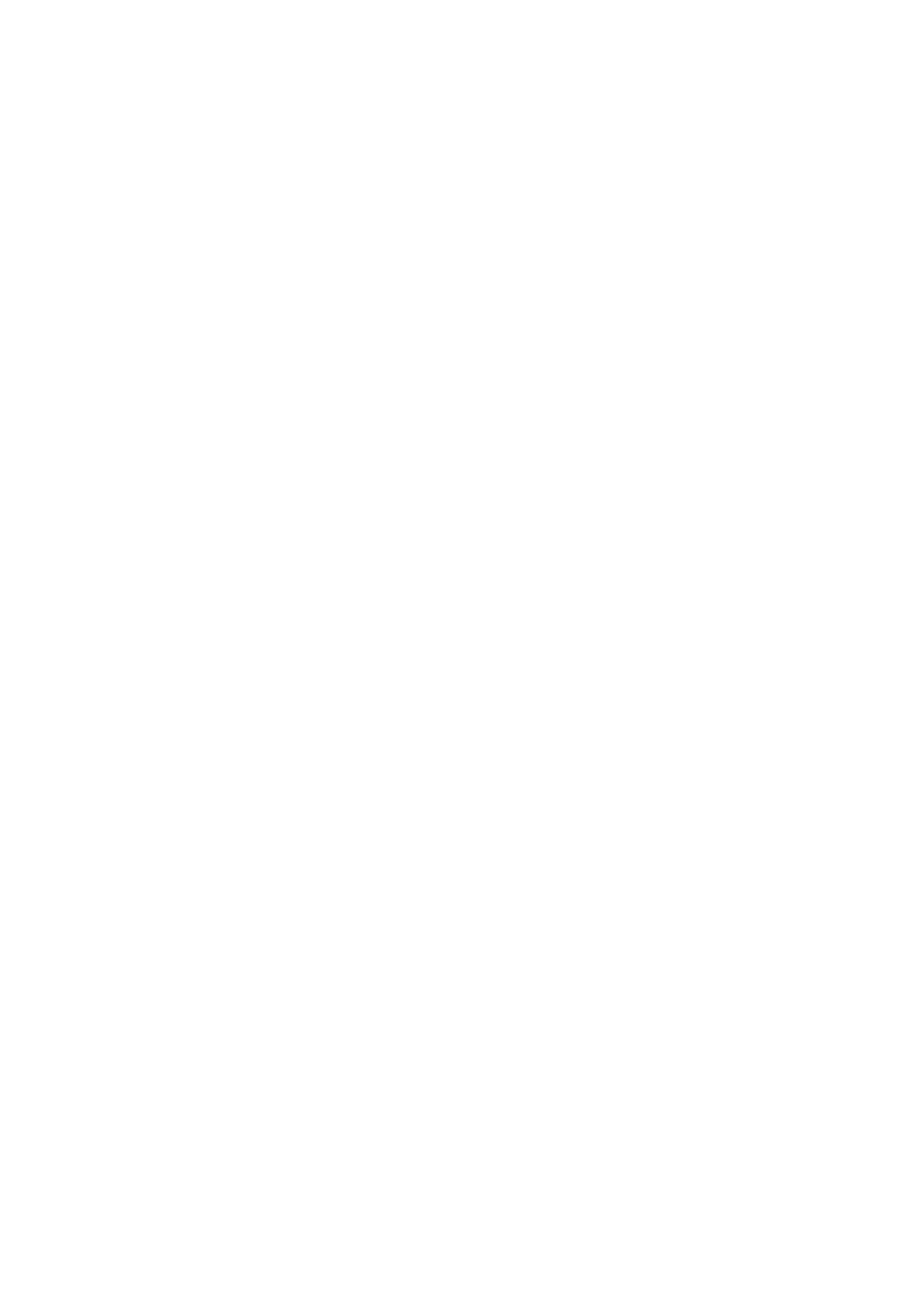

New South Wales

# **Racing Administration Amendment Bill 2008**

No , 2008

## **A Bill for**

An Act to amend the *Racing Administration Act 1998* and the *Racing Administration Regulation 2005* with respect to the publication of betting information, the advertising of betting information and betting services and the use of race field information; and for other purposes.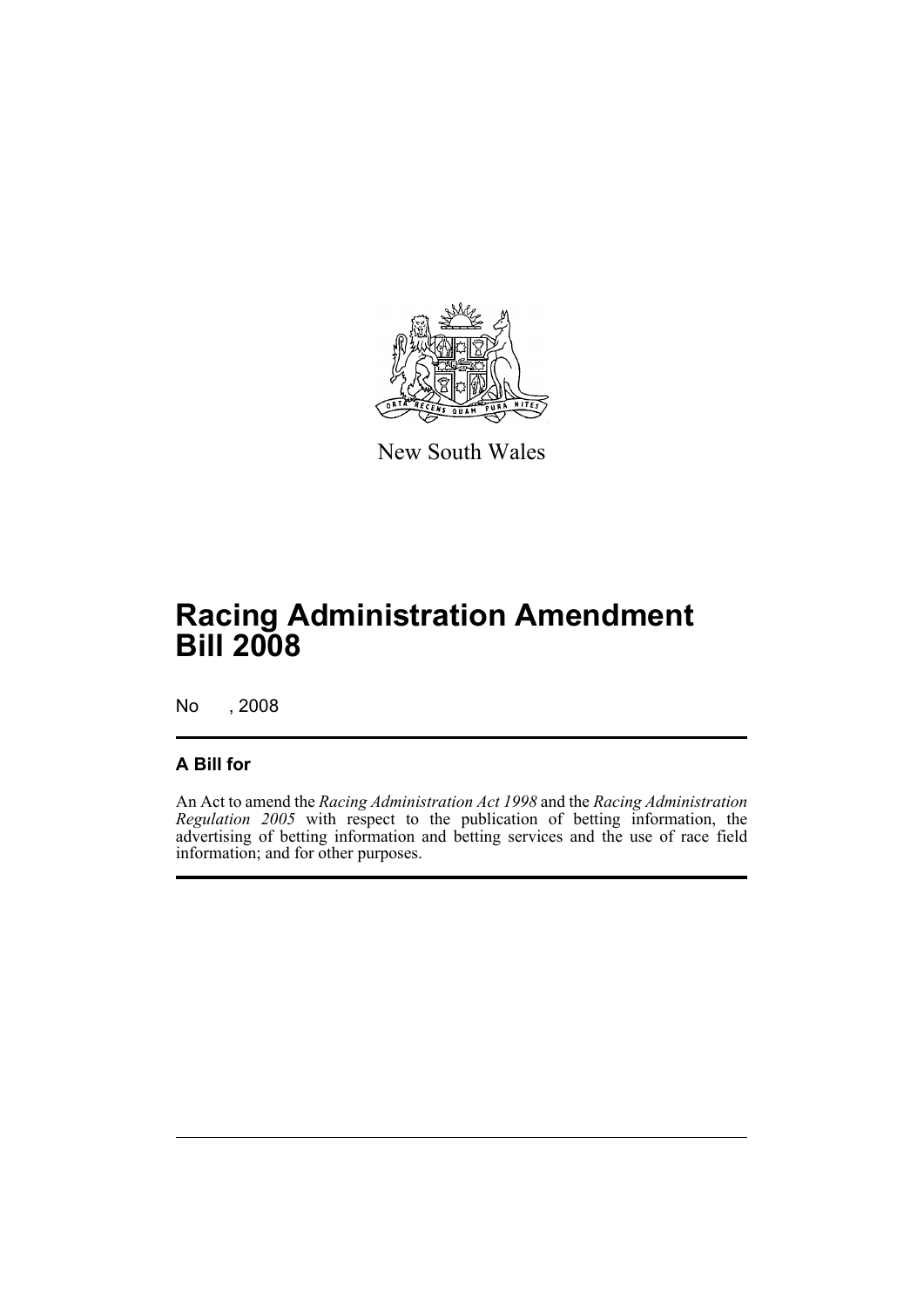<span id="page-9-4"></span><span id="page-9-3"></span><span id="page-9-2"></span><span id="page-9-1"></span><span id="page-9-0"></span>

|              | The Legislature of New South Wales enacts:                                                                                                                       | 1                   |
|--------------|------------------------------------------------------------------------------------------------------------------------------------------------------------------|---------------------|
| 1            | <b>Name of Act</b>                                                                                                                                               | 2                   |
|              | This Act is the Racing Administration Amendment Act 2008.                                                                                                        | 3                   |
| $\mathbf{2}$ | <b>Commencement</b>                                                                                                                                              | 4                   |
|              | This Act commences on the date of assent to this Act.                                                                                                            | 5                   |
| 3            | <b>Amendment of Racing Administration Act 1998 No 114</b>                                                                                                        | 6                   |
|              | The Racing Administration Act 1998 is amended as set out in<br>Schedule 1.                                                                                       | $\overline{7}$<br>8 |
| 4            | <b>Amendment of Racing Administration Regulation 2005</b>                                                                                                        | 9                   |
|              | The Racing Administration Regulation 2005 is amended as set out in<br>Schedule 2.                                                                                | 10<br>11            |
| 5            | <b>Repeal of Act</b>                                                                                                                                             | 12                  |
|              | This Act is repealed on the day following the day on which this Act<br>(1)<br>commences.                                                                         | 13<br>14            |
|              | The repeal of this Act does not, because of the operation of section 30<br>(2)<br>of the <i>Interpretation Act 1987</i> , affect any amendment made by this Act. | 15<br>16            |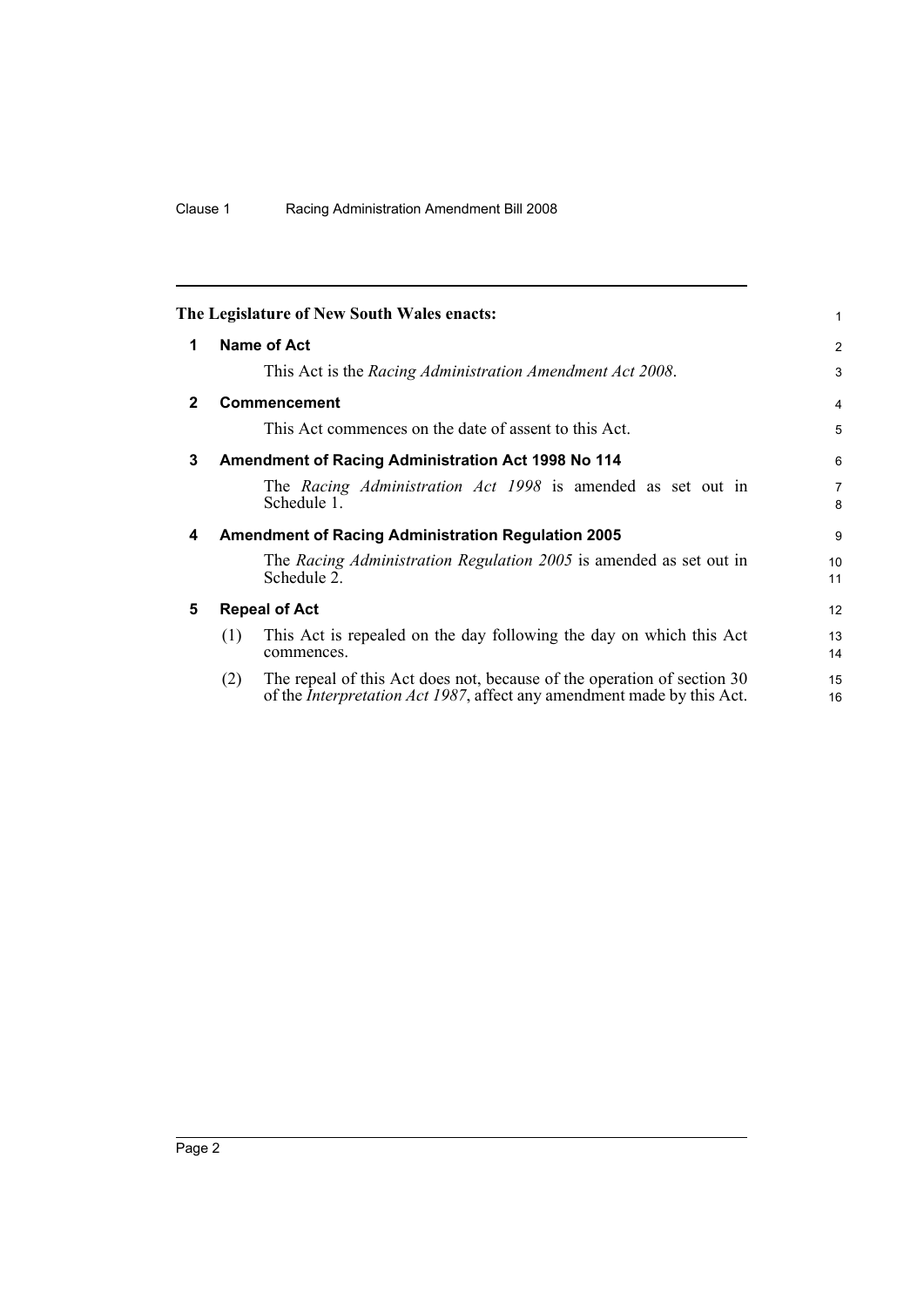Amendment of Racing Administration Act 1998 **Schedule 1** Schedule 1

## <span id="page-10-0"></span>**Schedule 1 Amendment of Racing Administration Act 1998**

(Section 3)

1  $\mathfrak{p}$ 

### **[1] Section 27 Definitions**

Insert in alphabetical order:

*betting exchange* means a facility, electronic or otherwise, that enables persons:

- (a) to place or accept, through the operator of the facility, wagers with other persons, or
- (b) to place with the operator of the facility wagers that, on acceptance, are matched with opposing wagers placed with and accepted by the operator,

but does not include a facility, electronic or otherwise, that enables persons to place wagers only with a bookmaker or a totalizator.

*licensed wagering operator* means a wagering operator that holds a licence or authority (however described) under the legislation of this or any other State or Territory to carry out its wagering operations (whether in that State or Territory or elsewhere).

*totalizator* has the same meaning as in section 6 of the *Totalizator Act 1997*.

*wagering operator* means a bookmaker, a person who operates a totalizator or a person who operates a betting exchange.

#### **[2] Section 27**

Omit the definition of *NSW race field*. Insert instead:

*NSW race field information* means information that identifies, or is capable of identifying, the name or number of a horse or greyhound:

- (a) as a horse or greyhound that has been nominated for, or is otherwise taking part in, an intended race to be held at any race meeting on a licensed racecourse in New South Wales, or
- (b) as a horse or greyhound that has been scratched or withdrawn from an intended race to be held at any race meeting on a licensed racecourse in New South Wales.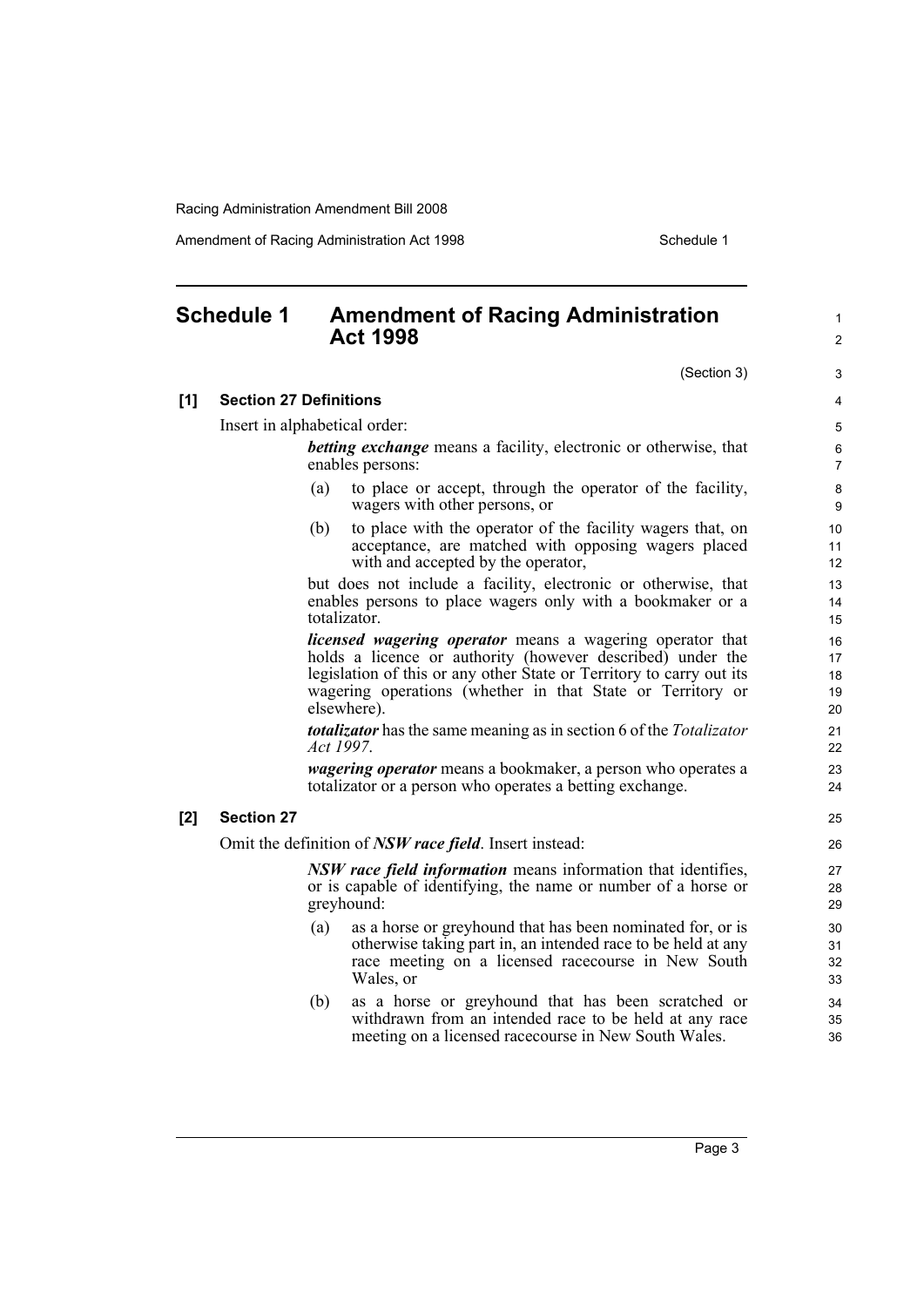| [3] | <b>Section 27</b>  |     |                                                                                                                                                                                                                                                            | $\mathbf{1}$         |
|-----|--------------------|-----|------------------------------------------------------------------------------------------------------------------------------------------------------------------------------------------------------------------------------------------------------------|----------------------|
|     |                    |     | Omit " <i>publication</i> " from the definition of <i>race field publication approval</i> .                                                                                                                                                                | 2                    |
|     |                    |     | Insert instead "information use".                                                                                                                                                                                                                          | 3                    |
| [4] | odds not affected  |     | Section 28 Publication or advertising of certain dividends or betting                                                                                                                                                                                      | 4<br>5               |
|     | Omit the section.  |     |                                                                                                                                                                                                                                                            | 6                    |
| [5] |                    |     | Section 29 Publication of betting information                                                                                                                                                                                                              | $\overline{7}$       |
|     |                    |     | Omit section 29 (2). Insert instead:                                                                                                                                                                                                                       | 8                    |
|     | (2)                |     | Subsection (1) does not operate to prohibit the publication of:                                                                                                                                                                                            | 9                    |
|     |                    | (a) | betting information relating to a licensed wagering<br>operator, or                                                                                                                                                                                        | 10<br>11             |
|     |                    | (b) | betting information (of the kind prescribed by the<br>regulations) relating to a wagering operator (other than a<br>licensed wagering operator) prescribed by the regulations.                                                                             | 12<br>13<br>14       |
| [6] |                    |     | Section 30 Advertising betting information and betting services                                                                                                                                                                                            | 15                   |
|     |                    |     | Omit section 30 (2). Insert instead:                                                                                                                                                                                                                       | 16                   |
|     | (2)                |     | Subsection (1) does not operate to prohibit the publication of an<br>advertisement relating to a licensed wagering operator.                                                                                                                               | 17<br>18             |
|     | (2A)               |     | This section does not limit the operation of any regulations<br>relating to responsible practices in the conduct of betting,<br>including regulations restricting or prohibiting the conduct of<br>promotions or other activities (including advertising). | 19<br>20<br>21<br>22 |
| [7] | Section 30 (3) (a) |     |                                                                                                                                                                                                                                                            | 23                   |
|     |                    |     | Omit the paragraph. Insert instead:                                                                                                                                                                                                                        | 24                   |
|     |                    | (a) | to access the gambling operations carried on by any person<br>other than a licensed wagering operator, or                                                                                                                                                  | 25<br>26             |
| [8] | services           |     | Section 31 Premises used for publishing betting information or betting                                                                                                                                                                                     | 27<br>28             |
|     |                    |     | Omit section 31 (2). Insert instead:                                                                                                                                                                                                                       | 29                   |
|     | (2)                |     | Subsection $(1)$ does not apply in relation to:                                                                                                                                                                                                            | 30                   |
|     |                    | (a) | information of the kind referred to in section 29 (2), or                                                                                                                                                                                                  | 31                   |
|     |                    | (b) | any advertisement of the kind referred to in section 30 (2).                                                                                                                                                                                               | 32                   |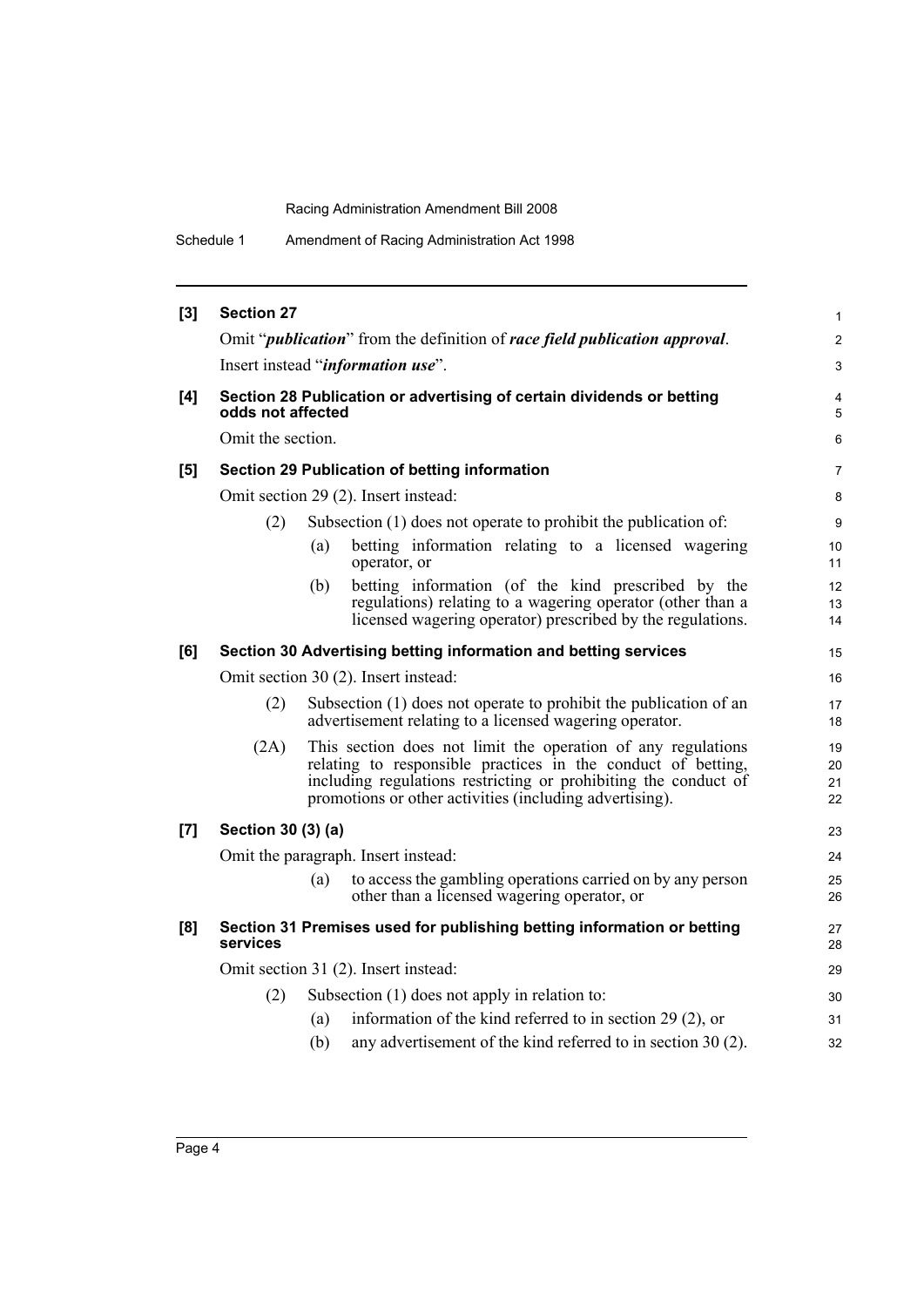| [9]    |     | Omit the section.   |     | Section 32 Betting information provided by authorised persons                                                                                                                                                                           | 1<br>2               |
|--------|-----|---------------------|-----|-----------------------------------------------------------------------------------------------------------------------------------------------------------------------------------------------------------------------------------------|----------------------|
|        |     |                     |     |                                                                                                                                                                                                                                         |                      |
| [10]   |     |                     |     | Part 4, Division 3, heading<br>Omit the heading to the Division. Insert instead:                                                                                                                                                        | 3<br>4               |
|        |     | Division 3          |     | Use of NSW race field information                                                                                                                                                                                                       | 5                    |
| $[11]$ |     | Sections 32A and 33 |     |                                                                                                                                                                                                                                         | 6                    |
|        |     |                     |     | Omit section 33. Insert instead:                                                                                                                                                                                                        | $\overline{7}$       |
|        | 32A |                     |     | Meaning of "use NSW race field information"                                                                                                                                                                                             | 8                    |
|        |     |                     |     | For the purposes of this Division, a person uses NSW race field<br><i>information</i> only if the person, whether in Australia or<br>elsewhere:                                                                                         | 9<br>10<br>11        |
|        |     |                     | (a) | publishes any NSW race field information, or                                                                                                                                                                                            | 12                   |
|        |     |                     | (b) | communicates any NSW race field information to a person<br>(regardless of whether the person already knew the<br>information), or                                                                                                       | 13<br>14<br>15       |
|        |     |                     | (c) | acknowledges or confirms any NSW race field<br>information communicated to the person (including<br>confirming the information by<br>acknowledging<br>$\alpha$<br>accepting, or facilitating the making of, a bet), or                  | 16<br>17<br>18<br>19 |
|        |     |                     | (d) | makes a written or electronic record (such as a betting<br>ticket, statement of account or notice) that contains or<br>refers to any NSW race field information (regardless of<br>whether the record is communicated to any person), or | 20<br>21<br>22<br>23 |
|        |     |                     | (e) | uses any NSW race field information in a manner<br>prescribed by the regulations, or                                                                                                                                                    | 24<br>25             |
|        |     |                     | (f) | causes any of the activities referred to in paragraphs<br>$(a)$ – $(e)$ to occur.                                                                                                                                                       | 26<br>27             |
|        | 33  |                     |     | Use of NSW race field information restricted                                                                                                                                                                                            | 28                   |
|        |     | (1)                 |     | A wagering operator or prescribed person must not use NSW race<br>field information unless the wagering operator or person:                                                                                                             | 29<br>30             |
|        |     |                     | (a) | is authorised to do so by a race field information use<br>approval and complies with the conditions (if any) to<br>which the approval is subject, or                                                                                    | 31<br>32<br>33       |
|        |     |                     | (b) | is authorised to do so by or under the regulations.                                                                                                                                                                                     | 34                   |
|        |     |                     |     | Note. In this Division, a wagering operator is defined to include a<br>bookmaker, a person who operates a totalizator or a person who                                                                                                   | 35<br>36             |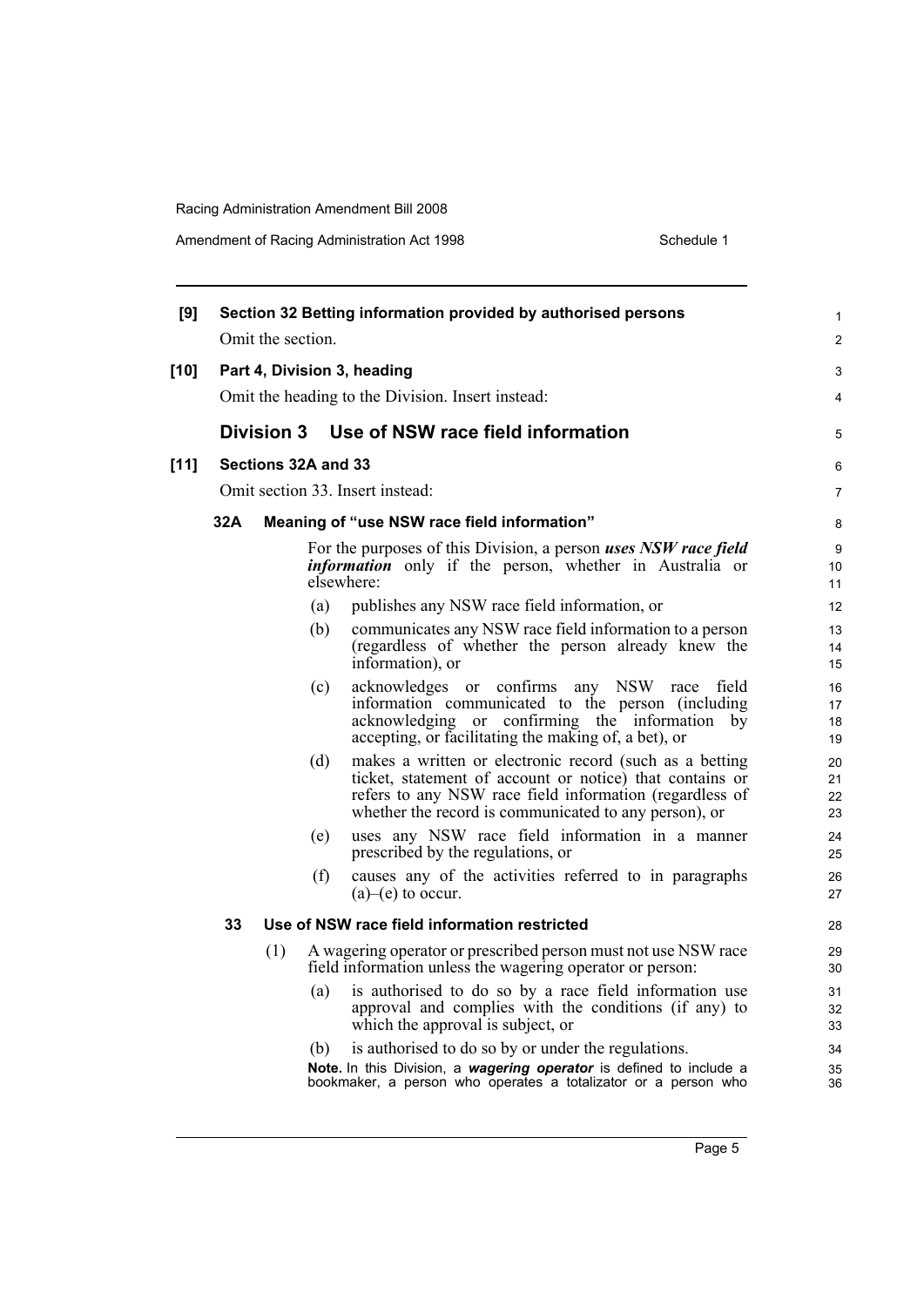|        | Schedule 1                         |     |                  | Amendment of Racing Administration Act 1998                                                                                                            |                                             |
|--------|------------------------------------|-----|------------------|--------------------------------------------------------------------------------------------------------------------------------------------------------|---------------------------------------------|
|        |                                    |     |                  | operates a betting exchange (see section 27). <b>Bookmaker</b> is defined in<br>section 4 to include any person who:                                   | $\frac{1}{2}$                               |
|        |                                    | (a) |                  | carries on the business of, or who acts as, a bookmaker,<br>bookmaker's clerk or turf commission agent, or                                             | $\ensuremath{\mathsf{3}}$<br>$\overline{4}$ |
|        |                                    | (b) |                  | gains, or endeavours to gain, a livelihood wholly or partly by                                                                                         | $\mathbf 5$                                 |
|        |                                    |     | Maximum penalty: | betting or making wagers.                                                                                                                              | 6<br>$\overline{7}$                         |
|        |                                    | (a) |                  | in the case of a corporation—500 penalty units, or                                                                                                     | 8                                           |
|        |                                    | (b) |                  | in any other case:                                                                                                                                     | 9                                           |
|        |                                    |     | (i)              | first<br>offence—50 penalty units<br>for<br>a<br>or<br>imprisonment for 12 months (or both), and                                                       | 10<br>11                                    |
|        |                                    |     | (i)              | for a second or subsequent offence—100 penalty<br>units or imprisonment for 2 years (or both).                                                         | 12<br>13                                    |
|        | (2)                                |     | information:     | It is a defence to a prosecution for an offence against this section<br>if a wagering operator proves that the use of NSW race field                   | 14<br>15<br>16                              |
|        |                                    | (a) |                  | did not occur in connection with the making or accepting<br>of a bet (or the offer to make or accept a bet), and                                       | 17<br>18                                    |
|        |                                    | (b) | operator.        | did not occur in the course of the business of the wagering                                                                                            | 19<br>20                                    |
|        | (3)                                |     |                  | In this section, <i>prescribed person</i> means a person (or a person<br>belonging to a class of persons) prescribed by the regulations.               | 21<br>22                                    |
| $[12]$ | Sections 33A-33D and 33F           |     |                  |                                                                                                                                                        | 23                                          |
|        |                                    |     |                  | Omit "race field publication approval", "race field publication approvals" and<br>"publication of race fields" wherever occurring.                     | 24<br>25                                    |
|        |                                    |     |                  | Insert instead "race field information use approval", "race field information<br>use approvals" and "the use of race field information", respectively. | 26<br>27                                    |
| $[13]$ | Sections 33A (1) and 33B (1)       |     |                  |                                                                                                                                                        | 28                                          |
|        |                                    |     |                  | Omit "publish a NSW race field" wherever occurring.                                                                                                    | 29                                          |
|        |                                    |     |                  | Insert instead "use NSW race field information".                                                                                                       | 30                                          |
| $[14]$ |                                    |     |                  | Section 33B Applications for race field information use approvals                                                                                      | 31                                          |
|        |                                    |     |                  | Omit "the field" from section 33B (1). Insert instead "the information".                                                                               | 32                                          |
| $[15]$ |                                    |     |                  | Section 33F Effect of race field information use approval limited                                                                                      | 33                                          |
|        | Omit "publish the NSW race field". |     |                  |                                                                                                                                                        | 34                                          |
|        |                                    |     |                  | Insert instead "use the NSW race field information".                                                                                                   | 35                                          |
|        |                                    |     |                  |                                                                                                                                                        |                                             |

Page 6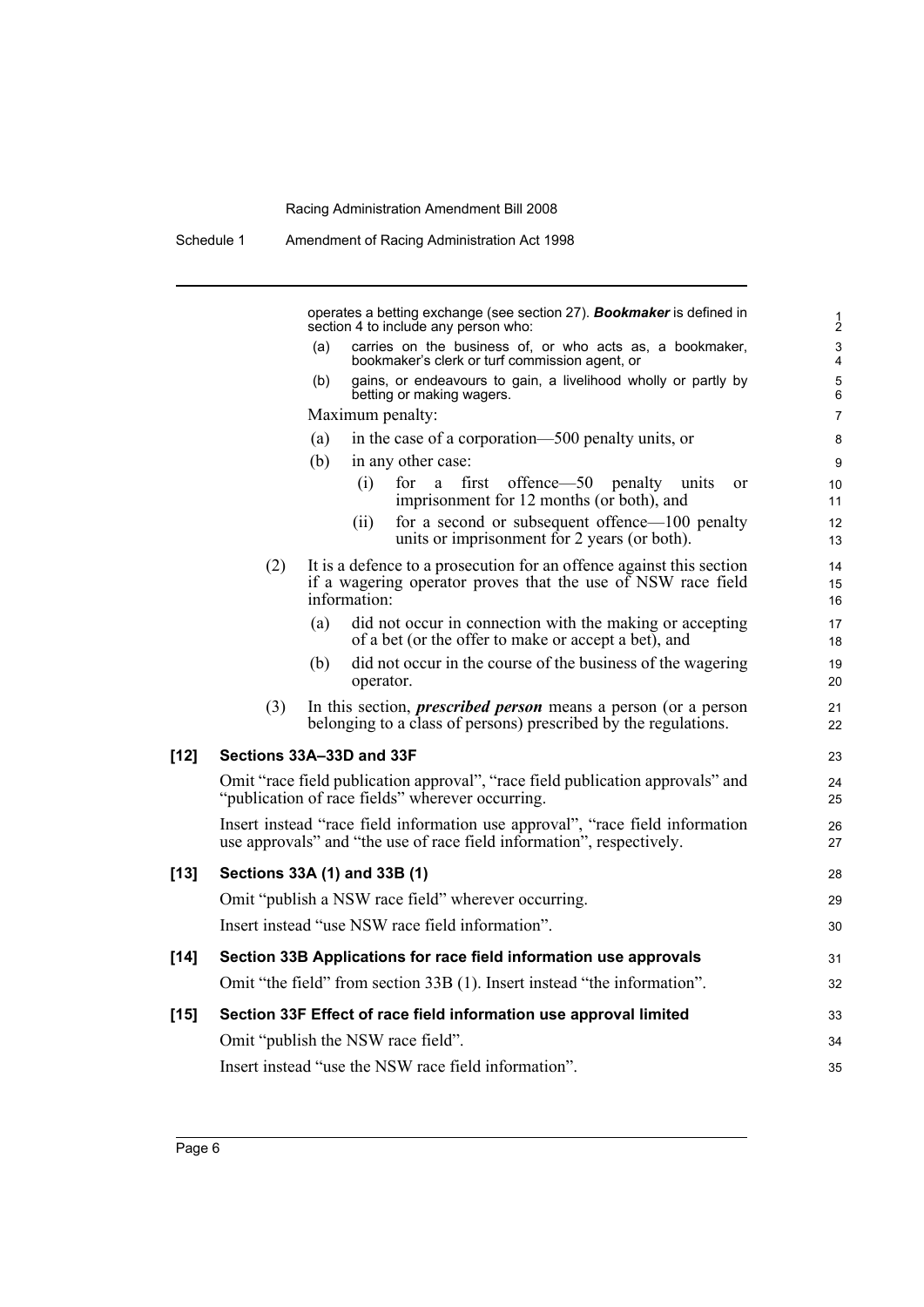Amendment of Racing Administration Act 1998 Schedule 1

| $[16]$ | <b>Section 36 Evidence</b>                                                                                                                                                                                                                                                                                                                                             | 1                                    |
|--------|------------------------------------------------------------------------------------------------------------------------------------------------------------------------------------------------------------------------------------------------------------------------------------------------------------------------------------------------------------------------|--------------------------------------|
|        | Insert after section $36(2)$ :                                                                                                                                                                                                                                                                                                                                         | $\overline{2}$                       |
|        | If a written publication or communication (including on the<br>(2A)<br>Internet) of NSW race field information refers to a person as<br>being the person by whom or on whose behalf the publication or<br>communication is made, the person so referred to is, in the<br>absence of proof to the contrary, taken to have published or<br>communicated the information. | 3<br>4<br>$\mathbf 5$<br>6<br>7<br>8 |
| $[17]$ | <b>Section 36 (3)</b>                                                                                                                                                                                                                                                                                                                                                  | 9                                    |
|        | Omit "subsection $(2)$ ". Insert instead "subsections $(2)$ and $(2A)$ ".                                                                                                                                                                                                                                                                                              | 10                                   |
| $[18]$ | Section 36 (3) and (4)                                                                                                                                                                                                                                                                                                                                                 | 11                                   |
|        | Insert "or written publication or communication" after "advertisement"<br>wherever occurring.                                                                                                                                                                                                                                                                          | $12 \overline{ }$<br>13              |
| $[19]$ | <b>Section 40</b>                                                                                                                                                                                                                                                                                                                                                      | 14                                   |
|        | Insert after section 39:                                                                                                                                                                                                                                                                                                                                               | 15                                   |
|        | 40<br><b>Certificate evidence</b>                                                                                                                                                                                                                                                                                                                                      | 16                                   |
|        | In proceedings for an offence under section 33, a certificate<br>purporting to be given by a relevant racing control body<br>certifying that:                                                                                                                                                                                                                          | 17<br>18<br>19                       |
|        | (a)<br>a specified wagering operator or other person was or was<br>not the holder of a race field information use approval at a<br>specified time or during a specified period, or                                                                                                                                                                                     | 20<br>21<br>22                       |
|        | specified information is NSW race field information,<br>(b)                                                                                                                                                                                                                                                                                                            | 23                                   |
|        | is admissible and is prima facie evidence of the particulars<br>certified in and by the certificate.                                                                                                                                                                                                                                                                   | 24<br>25                             |
| $[20]$ | <b>Schedule 1 Savings and transitional provisions</b>                                                                                                                                                                                                                                                                                                                  | 26                                   |
|        | Insert at the end of clause $1(1)$ :                                                                                                                                                                                                                                                                                                                                   | 27                                   |
|        | the Racing Administration Amendment Act 2008                                                                                                                                                                                                                                                                                                                           | 28                                   |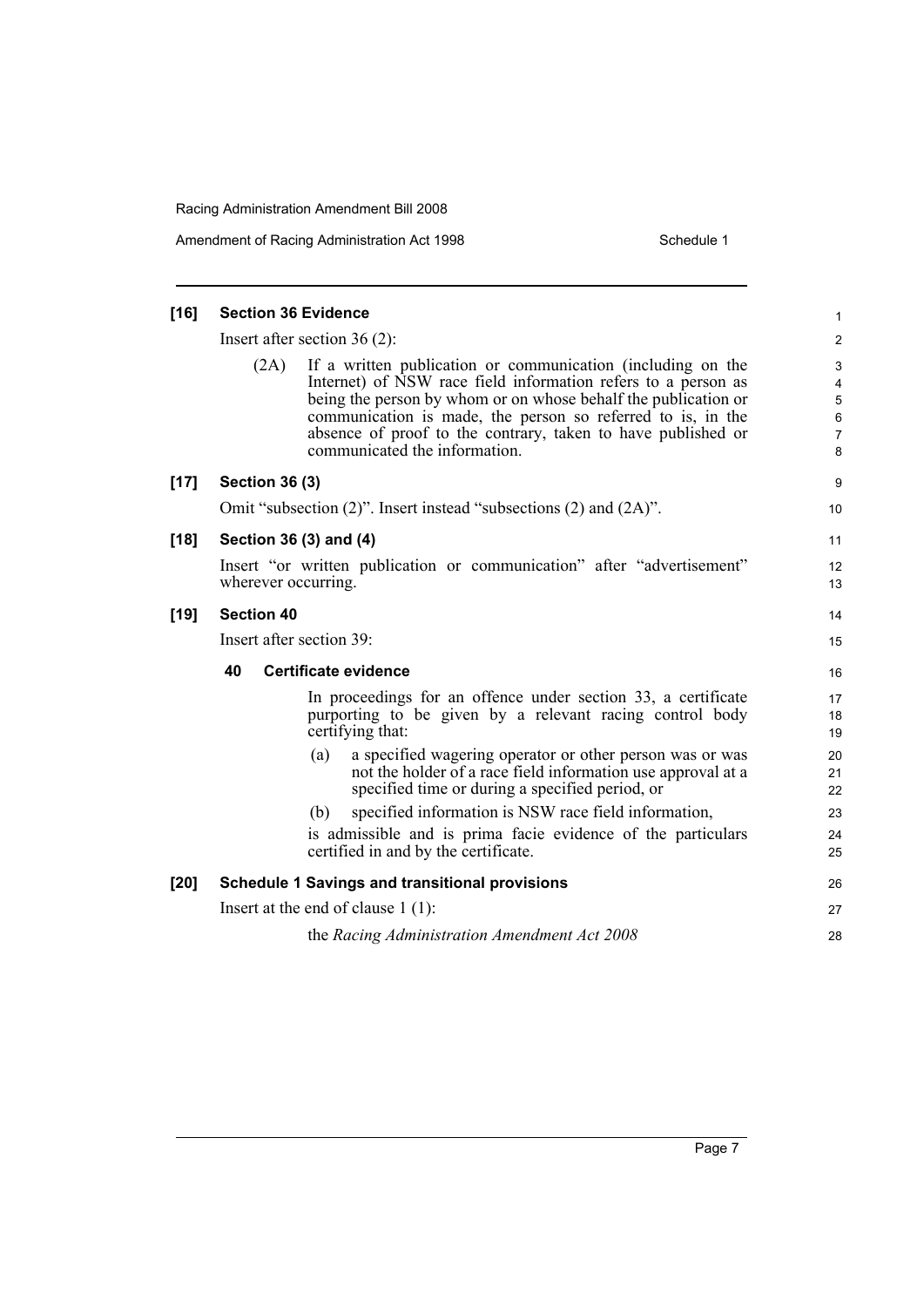Schedule 1 Amendment of Racing Administration Act 1998

### **[21] Schedule 1, Part 6**

Insert after Part 5:

## **Part 6 Provisions consequent on enactment of Racing Administration Amendment Act 2008**

#### **11 Definition**

In this Part:

*amending Act* means the *Racing Administration Amendment Act 2008*.

1 2

3 4 5

#### **12 Race field publication approvals deemed to be race field information use approvals**

- (1) A race field publication approval in force immediately before the commencement of the amending Act is taken, with all necessary modifications but subject to the regulations, to be a race field information use approval.
- (2) Without limiting subclause (1), such a race field publication approval that authorises a person to publish a NSW race field in respect of a specified race or class of races is taken to authorise the person to use NSW race field information in respect of that race or class of races.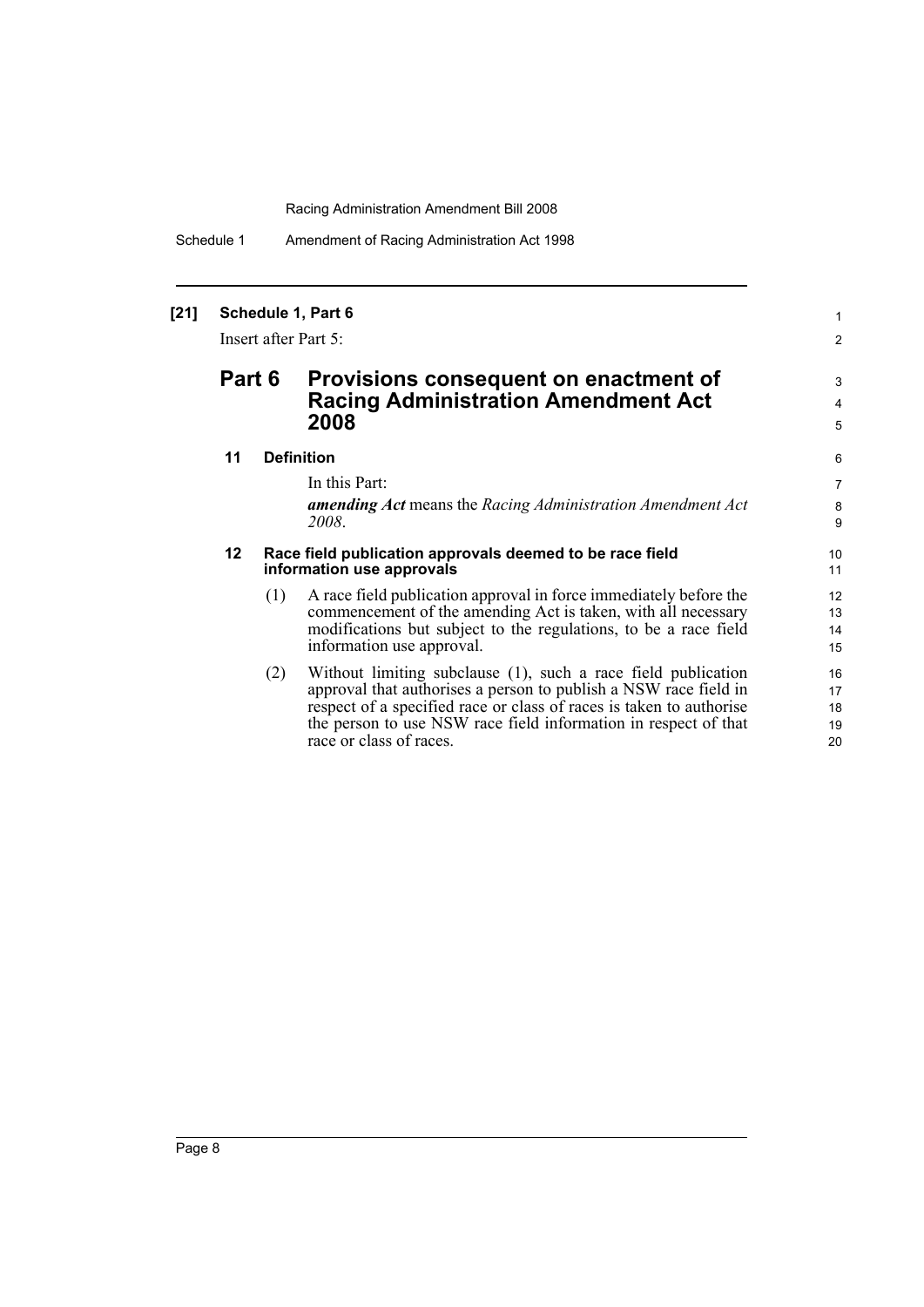Amendment of Racing Administration Regulation 2005 Schedule 2

<span id="page-16-0"></span>

|                    | <b>Schedule 2</b>               | <b>Amendment of Racing Administration</b><br><b>Regulation 2005</b>                                                                                                                                | $\mathbf{1}$<br>$\overline{2}$ |
|--------------------|---------------------------------|----------------------------------------------------------------------------------------------------------------------------------------------------------------------------------------------------|--------------------------------|
|                    |                                 | (Section 4)                                                                                                                                                                                        | 3                              |
| [1]                |                                 | Clause 12 Prohibitions on gambling-related advertising                                                                                                                                             | $\overline{4}$                 |
|                    |                                 | Omit "licensed bookmaker" wherever occurring.                                                                                                                                                      | 5                              |
|                    |                                 | Insert instead "licensed wagering operator".                                                                                                                                                       | 6                              |
| [2]                | Clause 12 (1) (h)               |                                                                                                                                                                                                    | $\overline{7}$                 |
|                    |                                 | Insert at the end of clause 12 $(1)$ $(g)$ :                                                                                                                                                       | 8                              |
|                    |                                 | , or                                                                                                                                                                                               | 9                              |
|                    | (h)                             | that offers any credit, voucher or reward as an inducement<br>to participate, or to participate frequently, in any gambling<br>activity (including as an inducement to open a betting<br>account). | 10<br>11<br>12<br>13           |
| [3]                | <b>Clause 12 (3)</b>            |                                                                                                                                                                                                    | 14                             |
|                    |                                 | Omit " $(a)$ - $(g)$ ". Insert instead " $(a)$ - $(h)$ ".                                                                                                                                          | 15                             |
| [4]                | Part 3, heading                 |                                                                                                                                                                                                    | 16                             |
|                    |                                 | Omit the heading to Part 3. Insert instead:                                                                                                                                                        | 17                             |
|                    | Part 3                          | Use of NSW race field information                                                                                                                                                                  | 18                             |
| [5]                | <b>Clause 14 Interpretation</b> |                                                                                                                                                                                                    | 19                             |
|                    | clause 14 (1).                  | Omit "race field publication approval" from the definition of <i>approval</i> in                                                                                                                   | 20<br>21                       |
|                    |                                 | Insert instead "race field information use approval".                                                                                                                                              | 22                             |
| [6]                | <b>Clause 14 (1)</b>            |                                                                                                                                                                                                    | 23                             |
|                    |                                 | Omit the definitions of betting exchange, licensed wagering operator,<br>totalizator and wagering operator.                                                                                        | 24<br>25                       |
| $\left[ 7 \right]$ | 33(1)(b)                        | Clause 15 Authorisations to use NSW race field information: section                                                                                                                                | 26<br>27                       |
|                    |                                 | Omit "following publications of NSW race fields, whether in New South<br>Wales or elsewhere," from clause 15 (1).                                                                                  | 28<br>29                       |
|                    | Australia or elsewhere,".       | Insert instead "following uses of NSW race field information, whether in                                                                                                                           | 30<br>31                       |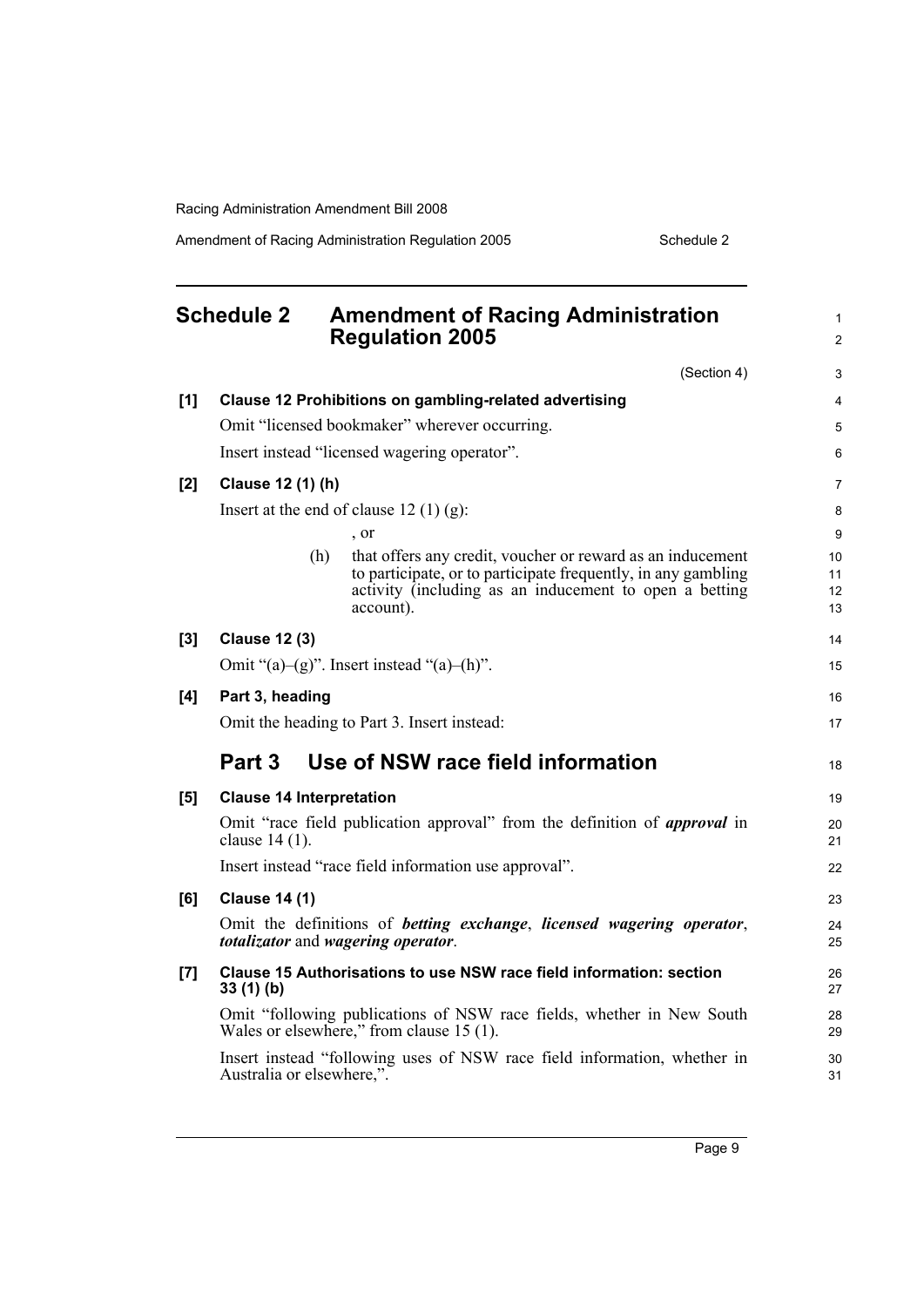| Schedule 2 |  |  | Amendment of Racing Administration Regulation 2005 |  |
|------------|--|--|----------------------------------------------------|--|
|------------|--|--|----------------------------------------------------|--|

| [8]    | Clause 15 (1) (a)-(e)   |                                                                                                                                                                                                                   | 1                    |
|--------|-------------------------|-------------------------------------------------------------------------------------------------------------------------------------------------------------------------------------------------------------------|----------------------|
|        |                         | Omit "publication" and "publications" wherever occurring.                                                                                                                                                         | $\overline{c}$       |
|        |                         | Insert instead "use" and "uses" respectively.                                                                                                                                                                     | 3                    |
| [9]    | 33A(2)(a)               | Clause 16 Fees for race field information use approvals: section                                                                                                                                                  | 4<br>5               |
|        |                         | Omit "publication in Australia of a NSW race field" in clause 16 (2) (a).                                                                                                                                         | 6                    |
|        |                         | Insert instead "use in Australia of NSW race field information".                                                                                                                                                  | 7                    |
| $[10]$ | Clause 16 (2) (b)       |                                                                                                                                                                                                                   | 8                    |
|        |                         | Omit "publication of a NSW race field".                                                                                                                                                                           | 9                    |
|        |                         | Insert instead "use of NSW race field information".                                                                                                                                                               | 10                   |
| $[11]$ | Clause 16, note         |                                                                                                                                                                                                                   | 11                   |
|        |                         | Omit "publications". Insert instead "information use".                                                                                                                                                            | 12                   |
| $[12]$ | section 33A (2) (b)     | Clause 17 Other conditions on race field information use approvals:                                                                                                                                               | 13<br>14             |
|        |                         | Omit "publication" from clause 17 (b). Insert instead "use".                                                                                                                                                      | 15                   |
| $[13]$ | 33B (2)                 | Clause 19 Applications for race field information use approvals: section                                                                                                                                          | 16<br>17             |
|        |                         | Omit clause 19 (1) (c) (ii). Insert instead:                                                                                                                                                                      | 18                   |
|        | (ii)                    | details of the proposed use or uses of NSW race field<br>information (including the race or class of races to which<br>the approval is to relate and the time and manner of use),<br>and                          | 19<br>20<br>21<br>22 |
| $[14]$ | Clause 19 (1) (d) (iii) |                                                                                                                                                                                                                   | 23                   |
|        |                         | Omit the subparagraph. Insert instead:                                                                                                                                                                            | 24                   |
|        | (iii)                   | details of the applicant's history of wagering operations<br>and uses of NSW race field information (including details<br>of the applicant's past wagering turnover in relation to<br>racing in New South Wales), | 25<br>26<br>27<br>28 |
|        |                         |                                                                                                                                                                                                                   |                      |